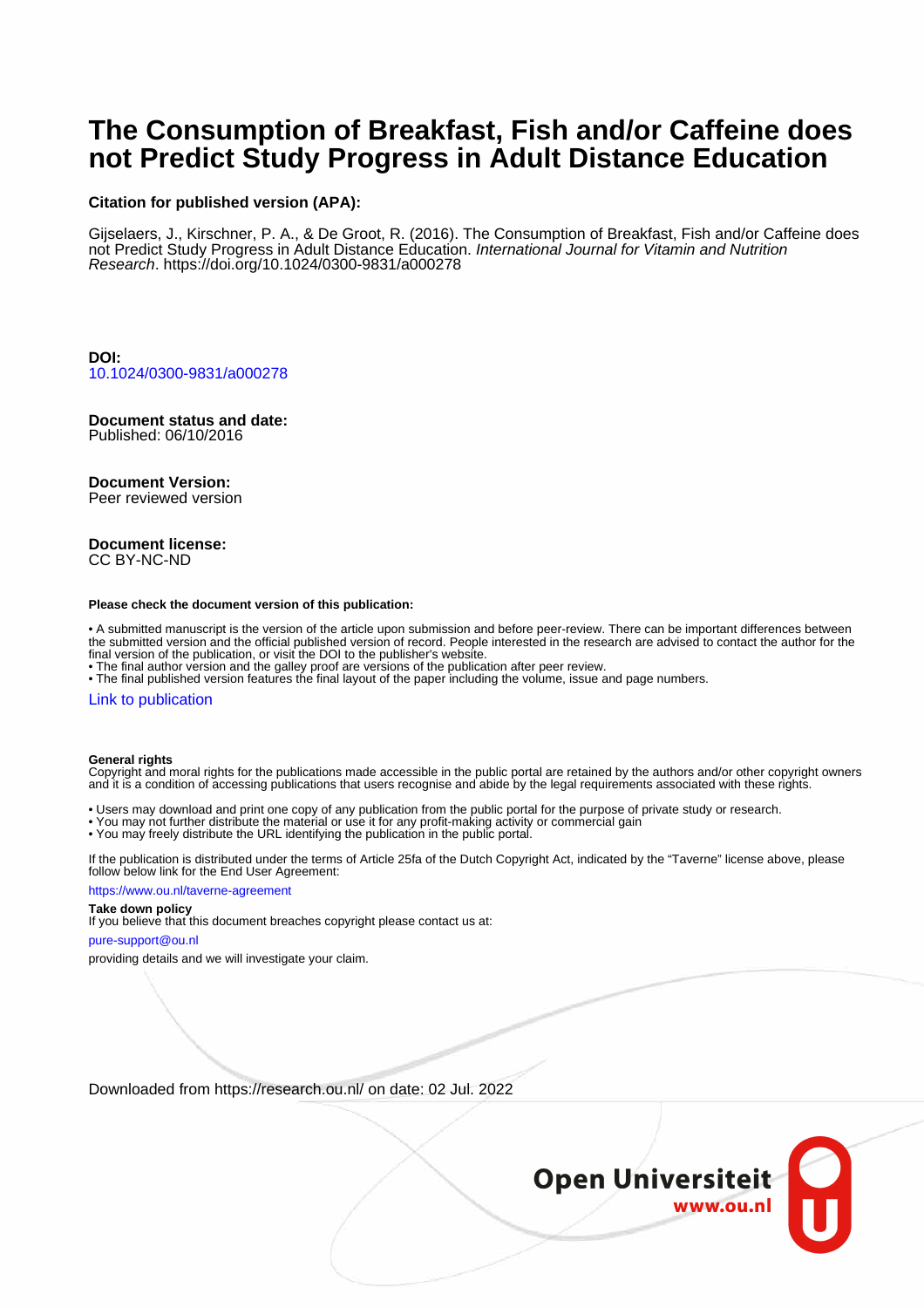# The Consumption of Breakfast, Fish and/or Caffeine Does Not Predict Study Progress in Adult Distance Education

Hieronymus J.M. Gijselaers<sup>1</sup>, Paul A. Kirschner<sup>1,2</sup>, Renate H.M. de Groot<sup>1,3</sup>

Obligatory journal note:

International Journal for Vitamin and Nutrition Research © 2016 by Hogrefe <http://dx.doi.org/10.1024/0300-9831/a000279>

This article may not exactly replicate the final version published in International Journal for Vitamin and Nutrition Research. It is not the version of record and is therefore not suitable for citation.

#### Supplementary author note:

This article is exactly the same, in terms of content, as the final version published in International Journal for Vitamin and Nutrition Research. Please cite to the final article published in International Journal for Vitamin and Nutrition Research.

#### Author note

<sup>1</sup> Welten Institute - Research Centre for Learning, Teaching and Technology, Open University of the Netherlands. <sup>2</sup> Learning & Educational Technology Research Unit, University of Oulu, Finland. <sup>3</sup> Maastricht University, Department of Complex Genetics, School for Nutrition, Toxicology and Metabolism (NUTRIM) / Faculty of Health, Medicine and Life Sciences, Maastricht, the Netherlands.

\* = Corresponding author. Jérôme Gijselaers, Welten Institute, Open University of the Netherlands, P.O. Box 2960, 6401 DL Heerlen, The Netherlands. E-mail: [Jerome.Gijselaers@ou.nl](mailto:Jerome.Gijselaers@ou.nl) / [h.gijselaers@gmail.com](mailto:h.gijselaers@gmail.com)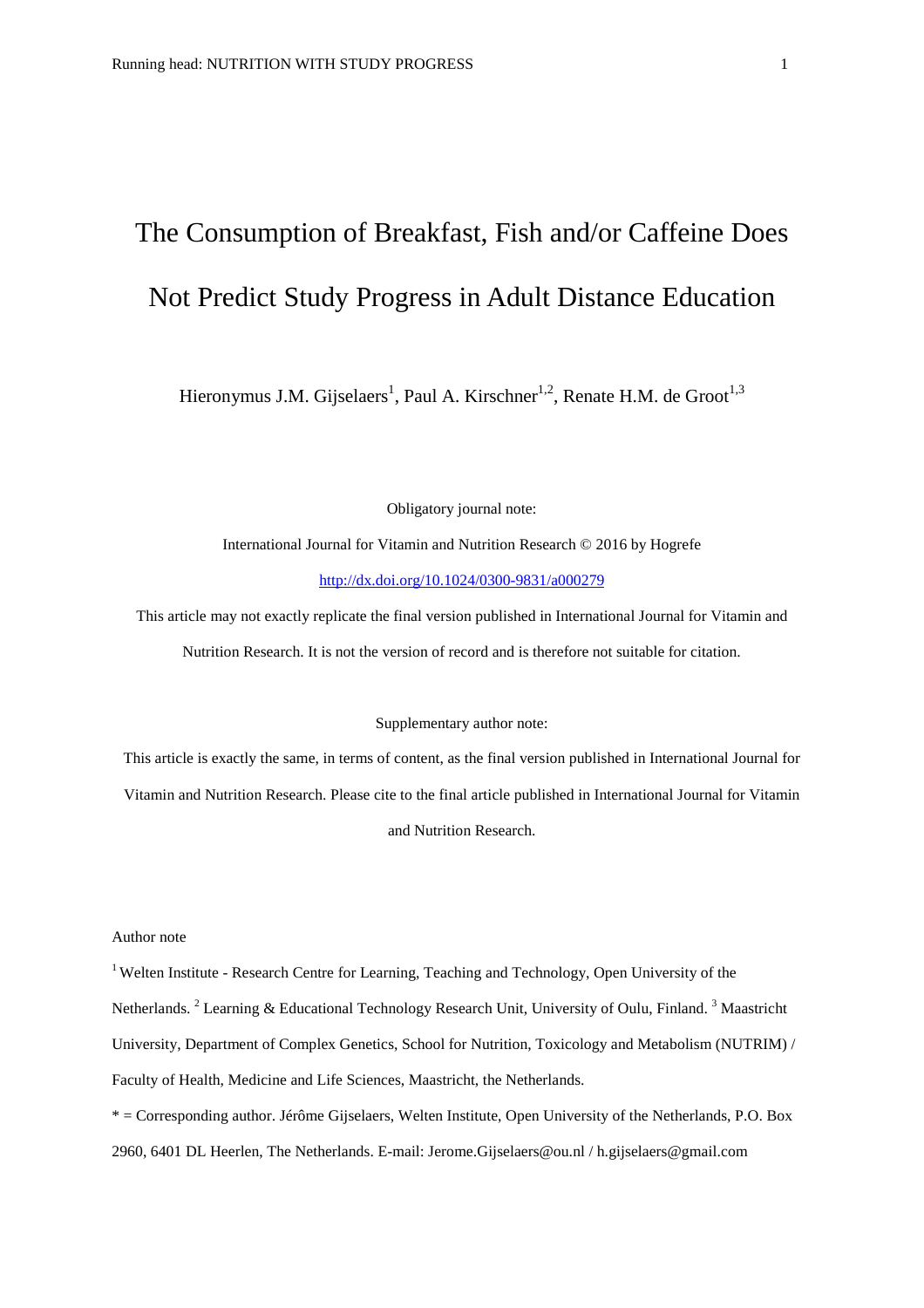#### **Abstract**

Consumption of breakfast, fish or caffeine are each separately often investigated in relation to learning performance in traditional education, but not in distance education (DE). The objective of this study was to investigate whether the relations between the consumption of breakfast, fish and/or caffeine on the one hand and learning performance on the other are also found in DE students. This population is different from traditional students and characterized by a different profile in terms of age, personal and work responsibilities as well as other demographics. In an observational longitudinal study, the consumption of breakfast, fish and caffeine of 1157 DE students (18-76 years old) was used to predict learning performance using multiple regression analysis. In an online digital survey, students provided information about their consumption of these nutritional measures and on important covariates. Learning performance, measured as study progress (i.e., the number of successfully completed modules) was evaluated objectively after 14 months. Results showed that adding the consumption of breakfast, fish and caffeine to the covariate model did not fit the data better,  $\chi$ 2 (3,  $N = 1155$ ) = 3.287, p = .35. This means that neither the consumption of breakfast nor fish nor caffeine predicted study progress in adults participating in DE. This study is important as it is the first to report on these relations in this specific age group and educational setting, which is increasingly important due to the increased preference for this type of education.

Keywords: The ALOUD study; Nutrition; Distance learning; Online learning; Learning performance; Omega-3 fatty acids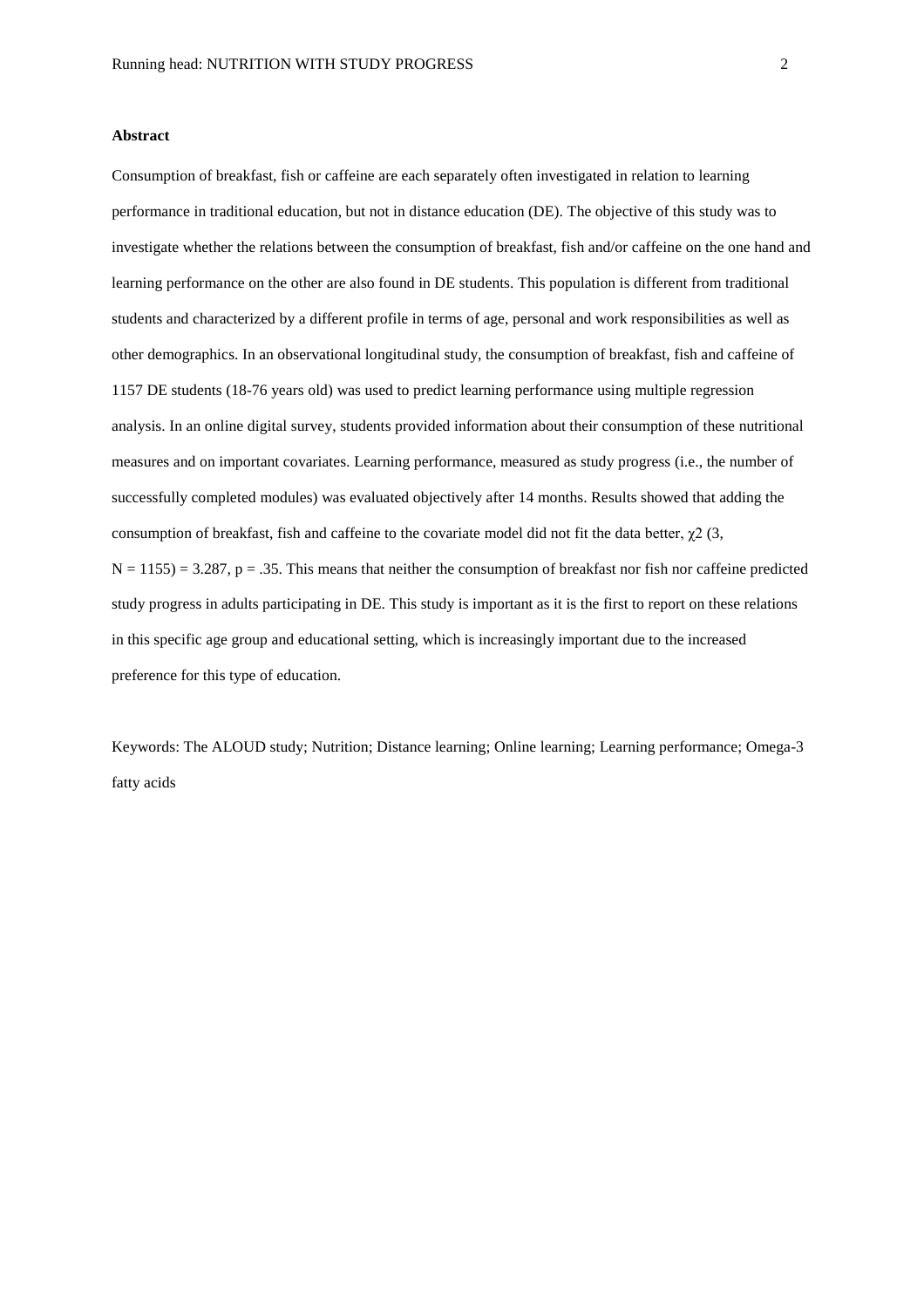#### **Introduction**

Recent research on nutrition has shown what is consumed is related to learning performance in children and adolescents participating in traditional education [1]. However, there has been no research dealing with the relation between nutrition and learning performance in distance education (DE), which is primarily followed by adults. This specific group is important as the population of most countries is aging because of increased life expectancies. As older adults are the largest growing age group in the Netherlands [2] and worldwide [3], people are working longer. Combined with the demands of our knowledge-based society [4], this has led to increased participation in continuing formal education. Adults often choose for DE because of family and/or work responsibilities as DE offers students the liberty to study anytime, anywhere and often at their own selfdetermined pace. Proper nutrition could lead to better brain health and thus to better learning performance. As nutrition is a large field of research, the nutritional measures that were recorded in this study were limited to the consumption of caffeine, breakfast and fish. The rationale for this selection will be discussed per measure. Breakfast is an often skipped meal [5] and is mostly considered as having direct effects on cognitive performance as it gives the body energy after a night of fasting. Direct mechanisms of action are increased availability of glucose and other nutrients from which several cognitive and memory processes benefit. Indirectly, regular breakfast consumption could lead to an increased whole-diet adequacy of nutrient intake, which could translate into better cognitive and/or learning performance [6]. This makes the consumption of breakfast possibly an important determinant for learning. In traditional education, breakfast consumption is related to academic performance in children and adolescents [7]. Important to note, is that traditional education is characterized by face-to-face education with fixed schedules. This means that a breakfast directly contributes to the cognitive status in the beginning of the school day. In DE, however, students can determine their own schedule, as they study at their own location of choice and at their own time of choice. Taking into account that most students in DE have work and family (i.e., partner and children) responsibilities, this means that most students often study in the evening, at night or during weekends. The question arises whether these students will benefit from the direct effects of having breakfast. Considering the possible long-term benefits of consuming breakfast, as noted earlier, research shows that a more adequate whole-diet nutrient intake is especially important when deficiencies are apparent [6]. However, in the Netherlands – where the current study is executed – and in Europe in general, people are at a low risk for nutrient deficiencies, especially normal-aged adults [8]. Concluding, it is unlikely to expect a relation between breakfast consumption and learning performance. On the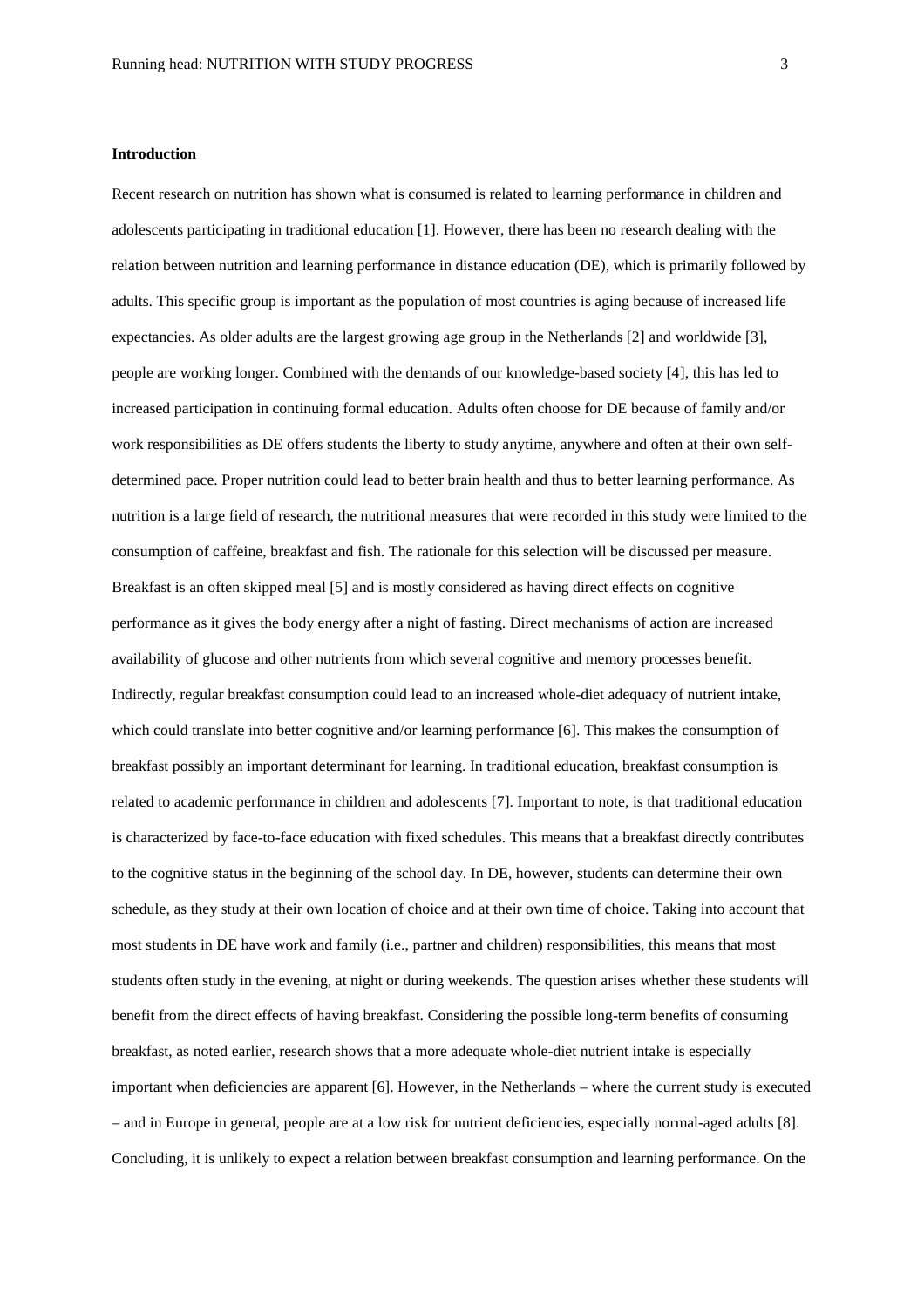other hand, research shows breakfast skipping to be related with overweight in adolescents [9] and adults [10]. Breakfast skipping is associated with other unhealthy behaviors and obesity [10] and could thus be associated with learning performance. Still, as the students investigated here have a high socioeconomic status, no relation is expected since breakfast skipping is especially apparent in people with a lower socioeconomic status [10].

The omega-3 long-chain polyunsaturated fatty acids (n-3 LCPUFAs) – found in fish – are important building blocks for cell membranes, providing the proper permeability and fluidity, which is important for signal transduction in neurons [11]. In addition, they also directly impact the levels of brain-derived neurotropic factor, a neurotrophin responsible for proliferation, synaptic plasticity, survival and growth of neurons [12], improving brain plasticity and possibly influencing cognitive and learning processes [13]. Thus, n-3 LCPUFAs could be a predictor for learning performance. Although research shows n-3 LCPUFAs – found in fish – are important for normal development, it is disputable whether n-3 LCPUFAs are beneficial for cognition in adults [14] as research is limited in young and middle-aged adults. Most research focuses on children and adolescents, and older adults [15], often with developmental disorders or cognitive deterioration, respectively [16]. Research in children, young adults and older adults shows that cognitive processes are enhanced following supplementation of omega-3, a LCPUFA [1,14,17]. However, several strict review studies in children [18] as well as (older) adults [19–21] point out that evidence for enhanced cognition, decreased cognitive decline or dementia onset is lacking. Recent reviews show that findings so far are not conclusive [22] and that randomized controlled trials did not improve cognitive performance [14] in young and middle-aged adults. Concluding, evidence for a relation between n-3 LCPUFAs intake from fish and learning performance is lacking, as findings in young and middle-aged adults are inconclusive. In addition, taking into account the findings in traditional education to derive a hypothesis for adult DE seems incorrect as children and adolescents are still in their development toward adulthood.

Caffeine is the most widely used neurostimulant and prevents binding of the endogenous neurotransmitter adenosine to its receptors by antagonizing them [23]. Adenosine accumulates in the synapse over continued wakefulness and induces drowsiness, which is prevented by caffeine and thus maintains or restores alertness. There are more mechanisms of action reported for caffeine in the brain [23], but the antagonism of adenosine is most likely the mechanism of importance as the effects of caffeine on learning are likely to result from the effects of caffeine on alertness and sleep processes. Caffeine seems to boost a variety of cognitive functions. Research shows that habitual caffeine intake is related to better long-term memory [24], alertness [25], reaction time and short term recall [26]. These findings indicate the caffeine consumption could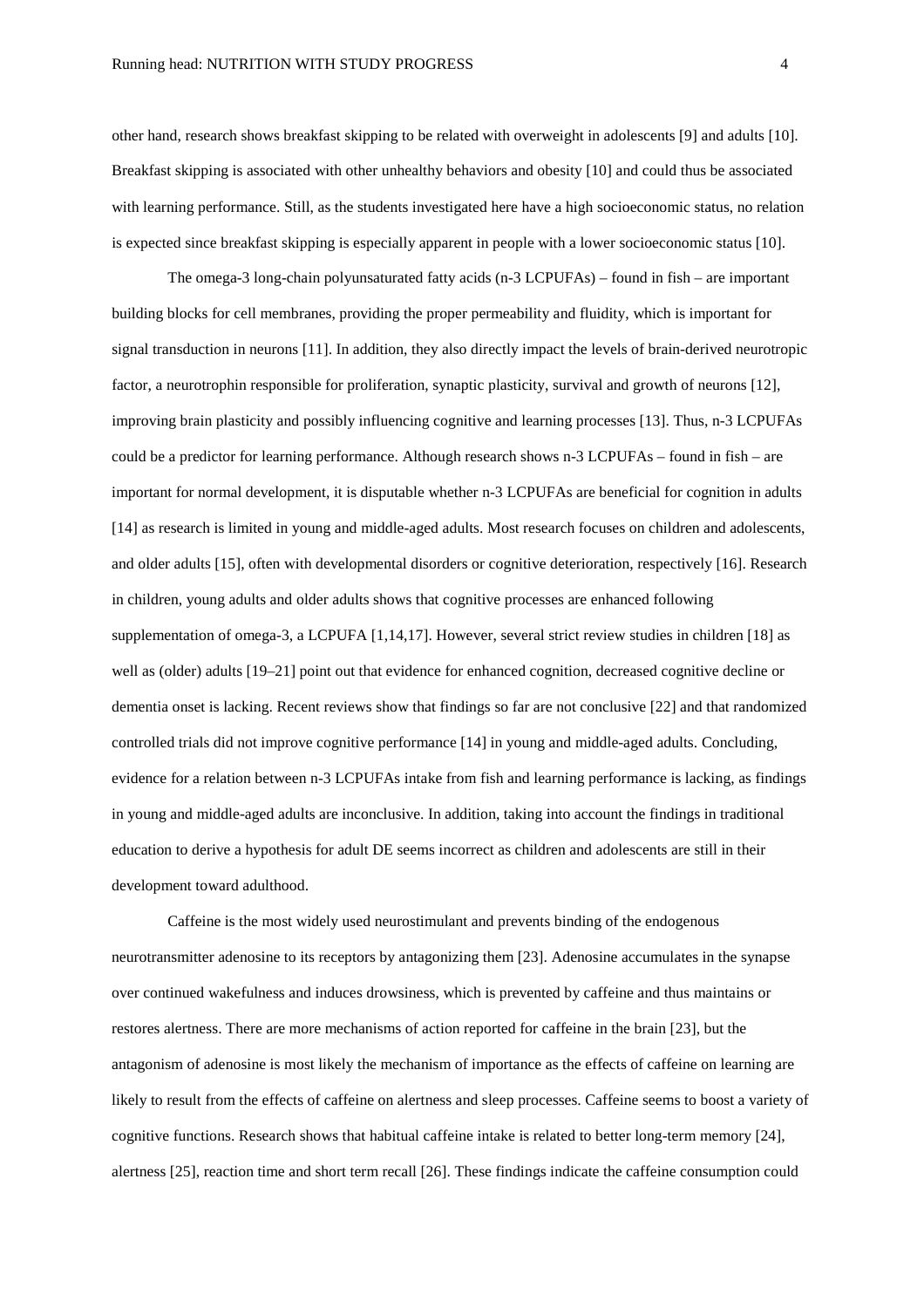aid learning performance. However, despite all these cognitive effects and possible resulting effects on measures of learning performance, no persistent effect of caffeine is expected as the effects are purely the result of the reversal of the withdrawal state. The *withdrawal reversal* hypothesis states that caffeine withdrawal (e.g., overnight) leads to lower cognitive performance and alertness and that this is restored by the consumption of caffeine, but that cognitive performance does not exceed 'higher than normal' levels [27]. Much research regarding this hypothesis has been executed with inconsistent findings, some were in favor [28] and others against [29]. This scientific dispute has been recently reviewed and evidence seems to generally be in favor for the *withdrawal reversal* hypothesis [30]. Next to direct effects of caffeine on cognitive and memory processes, caffeine also influences sleep processes. Despite the fact that research shows caffeine can actually enhance cognitive performance and alertness after sleep deprivation [31], research in adolescents shows the use of caffeine later at night could disrupt subsequent sleep processes, which in turn could impair cognitive performance [32]. Further research in traditional education shows that learning performance is in fact negatively influenced by caffeine via sleep processes as a possible mediator [33]. Concluding, it is unlikely that the consumption of caffeine will provide benefits to learning performance in healthy adults. On the contrary, sleep processes could be impaired following caffeine consumption [34], leading to lower learning performance. However, this is not expected as fewer portions of caffeine are consumed later in the day [35].

This study was executed among students of the Open University of the Netherlands (OUNL), an institute providing formal university-level DE to adults. The goal was to provide insight in the relation between the consumption of breakfast, fish, and caffeine on the one hand and learning performance on the other. Based on the current knowledge, it was expected that the consumption of: (1) breakfast was unrelated to study progress; (2) fish was unrelated to study progress; and (3) caffeine was unrelated to study progress.

#### **Method**

#### **Design**

Data from this observational study originated from the Adult Learning Open University Determinants (ALOUD) study, an investigation of different psychological and biological factors possibly affecting learning performance in DE students [36]. Breakfast, fish and caffeine consumption were reported via an online digital survey, which was conducted after registration at the university. Learning performance was measured objectively as study progress using data from the exam registration office.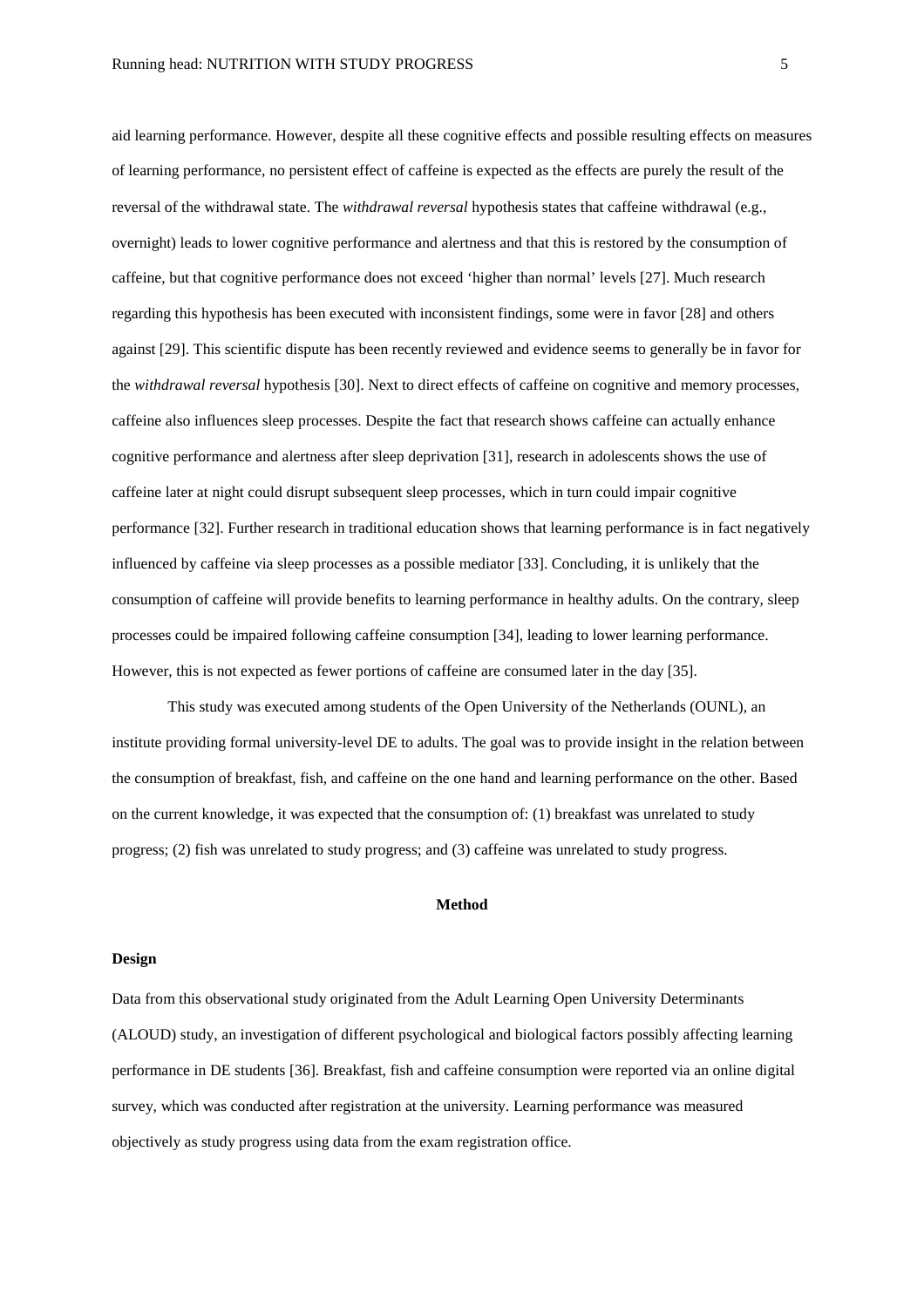#### **Participants**

During 1 year (Sept. 2012 – Aug. 2013), all new students of the OUNL who signed up for one or more regular bachelor or master course(s) were invited to participate. At the OUNL, students can register and start throughout the year as the education is modular and self-paced, open to everyone (with an age of at least 18 years old), and the curriculum is not fixed. The OUNL mainly delivers online education. The approached population size was 4945, 57.5% (N=2842) of whom responded and 41.3% (N=2040) of whom fully participated. Included in the analyses were all participants who fully completed the survey, attempted an exam (see below), participated within 9 weeks (see Procedures). These participants are similar to the general population of students who normally study at the OUNL [37].

Attrition rates in this population are high, as more than 50% of the full responders in the investigated population did not complete any course after 14 months. Many students simply reported not having started studying. The goal is to predict study progress, thus including these students could confound possible relations. However, excluding those without progress is not desirable as they may have studied, but without successfully finishing a course. To make a more valid data selection, an official examination attempt was used as a proxy of having studied. This way, the high number of students that had bought a course but never attempted to officially finish it or who did not intend to attain course credits (i.e.,

buying the course purely out of interest) could be excluded. The information on exam attempts was provided by the exam registration office.

#### **Procedures**

Participants were invited automatically via the e-mail system of the university 14-21 days after successful registration. The seven days range is because a bulk mailing was sent weekly. Students received a reminder two weeks after the initial invitation and one week later a last reminder by e-mail. Four weeks after the initial invitation, a phone call was made (it was tried to reach participants in the three subsequent weeks) in which potential participants were asked whether they were still interested in participating. If so, they received the original invitation once more when needed and a reminder 6.5 weeks after the initial invitation, which was around 1.5 weeks after the phone call. In case the phone call was made in week 6, the reminder was sent one week later. Participants only received reminders or a telephone call if no full response was recorded.

The survey was administered online using LimeSurvey®, version 1.92+ [38]. Full participation took 45 to 60 minutes on average and it was possible to stop and continue later, allowing participants more freedom in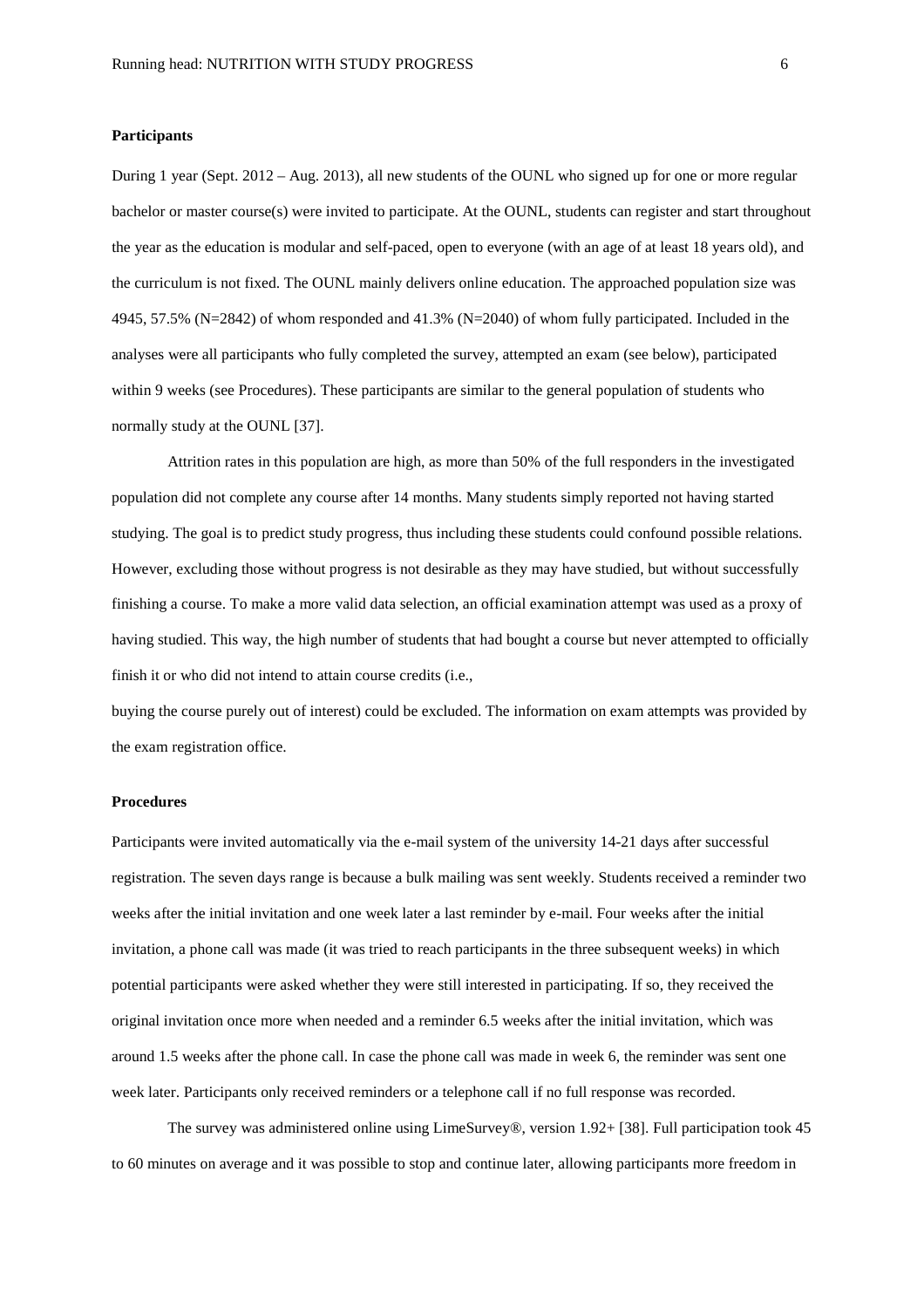their participation by spreading the time burden. Participants who fully participated could win (5% chance) a gift voucher of €20. The ALOUD study was ethically approved by the local ethical committee of the OUNL. Each participant signed a digital informed consent form, explicating the use of the personal data gathered, voluntary participation, possibility to withdraw at any time and finally giving their permission to use the data for the described goals. Participants had to click a check-box to agree with the terms mentioned; a mandatory action to start the survey.

#### **Materials**

#### **Dependent and independent measures**

The dependent measure was the participants' objective study progress, operationalized as the number of successfully completed study modules in 14 months (i.e., the standard subscription period when registering for a course). A course at the OUNL consists of one or multiple modules. One module is equal to 4.3 European Credits (EC) in the European Credit Transfer System (ECTS). The nominal study load for one module is approximately 120 hours. The information from which the number of modules was derived came directly from the exam registration system of the OUNL. The independent measures were extracted from various questionnaires. For these measures, all questions involved usual behavior meaning no clear duration of reference was provided. *Breakfast consumption* was measured as a number of days per week that the participants reported to have consumed breakfast. There is no clear definition for breakfast in the literature [5] making it difficult to choose a definition. Breakfast was therefore not further defined in the research, as done in previous research [39]. *Fish consumption* was measured with a questionnaire validated against omega-3 LCPUFAs plasma phospholipid levels [40]. The frequency of consumption of three fish types – classified according to their DHA content – was reported. A 5-point scale and a scoring system were used (see Table 1). The range for overall score was from 0 to 48, which was validated against eicosapentaenoic acid (EPA) and docosapentaenoic acid (DHA) plasma phospholipid concentrations [40]. *Caffeine consumption* was measured as average daily caffeine consumption, in milligram, calculated from the reported consumption of coffee, tea (i.e., only caffeinated tea such as black and green tea) and caffeine-containing energy drinks following standards reported in the literature [26] (see Table 2). Accumulation of the partial score resulted in the overall score ranging from 0 to 1150 mg. of caffeine a day.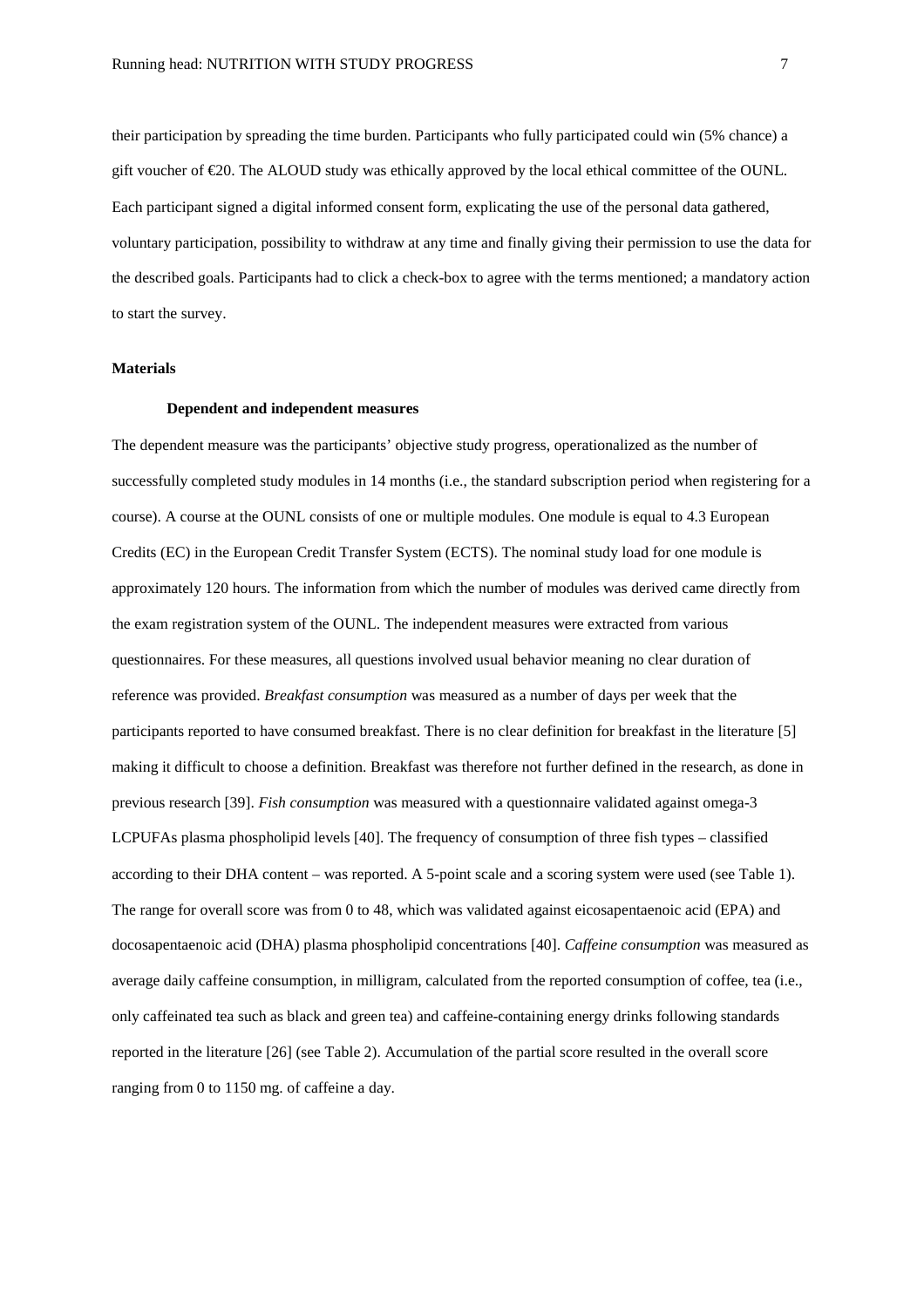| Score on scale | Low DHA | Intermediate DHA                                                                                                                                                        | High DHA |
|----------------|---------|-------------------------------------------------------------------------------------------------------------------------------------------------------------------------|----------|
|                |         |                                                                                                                                                                         |          |
|                |         |                                                                                                                                                                         |          |
|                |         |                                                                                                                                                                         |          |
|                |         |                                                                                                                                                                         |          |
|                |         |                                                                                                                                                                         |          |
|                |         | Note: DHA means docosapentaenoic acid. The scoring was done on a 5-point scale, with the following choices: never (1), once per month (2), two to three times per month |          |

**Table 1.** Scoring for the validated measurement of fish consumption.

(3), once per week (4), more often than once per week (5). Numbers in columns do not possess a measurement unit. The total scale score was validated against omega-3 LCPUFAs plasma phospholipid levels [40]. The fish types were classified according to their DHA content: low (fish fingers, prawns, pickled herring, cod, mussels, plaice, tuna and tilapia); intermediate (trout, raw herring, smoked eel, smoked salmon, canned salmon); high (smoked herring, herring in tomato sauce, mackerel, canned sardines, salmon).

#### **Table 2.** Scoring for the measurement of caffeine.

| Score on scale                                                                                                                                                                              | Coffee | Tea | Energy drinks |
|---------------------------------------------------------------------------------------------------------------------------------------------------------------------------------------------|--------|-----|---------------|
|                                                                                                                                                                                             | 33     | 16  | 38            |
|                                                                                                                                                                                             | 66     | 33  |               |
|                                                                                                                                                                                             | 132    | 66  | 154           |
|                                                                                                                                                                                             | 198    | 99  | 231           |
|                                                                                                                                                                                             | 264    | 132 | 308           |
|                                                                                                                                                                                             | 330    | 165 | 385           |
| Note: The scoring was done on a 6-point scale, with the following choices: less than one $(1)$ , one $(2)$ , two $(3)$ , three $(4)$ , four $(5)$ , five or more $(6)$ . Numbers in columns |        |     |               |

coffee, tea and energy drinks are milligrams of caffeine. Energy drinks are only those which contain caffeine. Regarding coffee and tea, a standard cup was depicted with the amount of 125 ml. written in the description. Regarding energy drinks, a can was depicted with the amount of 240 ml. written alongside. The literature [26] reports on caffeine: 100 mg. per 190 ml. for coffee; 50 mg. per 190 ml. for tea; and 80 mg. per 250 ml. for energy drinks. Calculating this to the content used in this study led to the values noted in the table.

# **Covariates**

The covariates included in this study were:

- age, as memory performance declines with increasing age [41], possibly hampering learning efficiency;
- sex, as there are profound sex differences in intelligence (e.g., on the domains of memory, reasoning and science) which could influence learning performance. There are intellectual domains where males excel females (e.g., spatial reasoning) and vice versa (e.g., verbal fluency) [42];
- number of working hours per week, as common sense and literature [43] suggests that more working hours lead to less learning performance, as less study time is remaining. However, it has been found that workers with less than 20 work hours per week perform worse than their counterparts working more [44], making it important to correct for working hours separately;
- expected average number of study hours per week to be invested (as reported by the students), as more time invested is likely to lead to better results [45];
- nationality, as non-Dutch nationals could experience difficulties since most courses are in the Dutch language;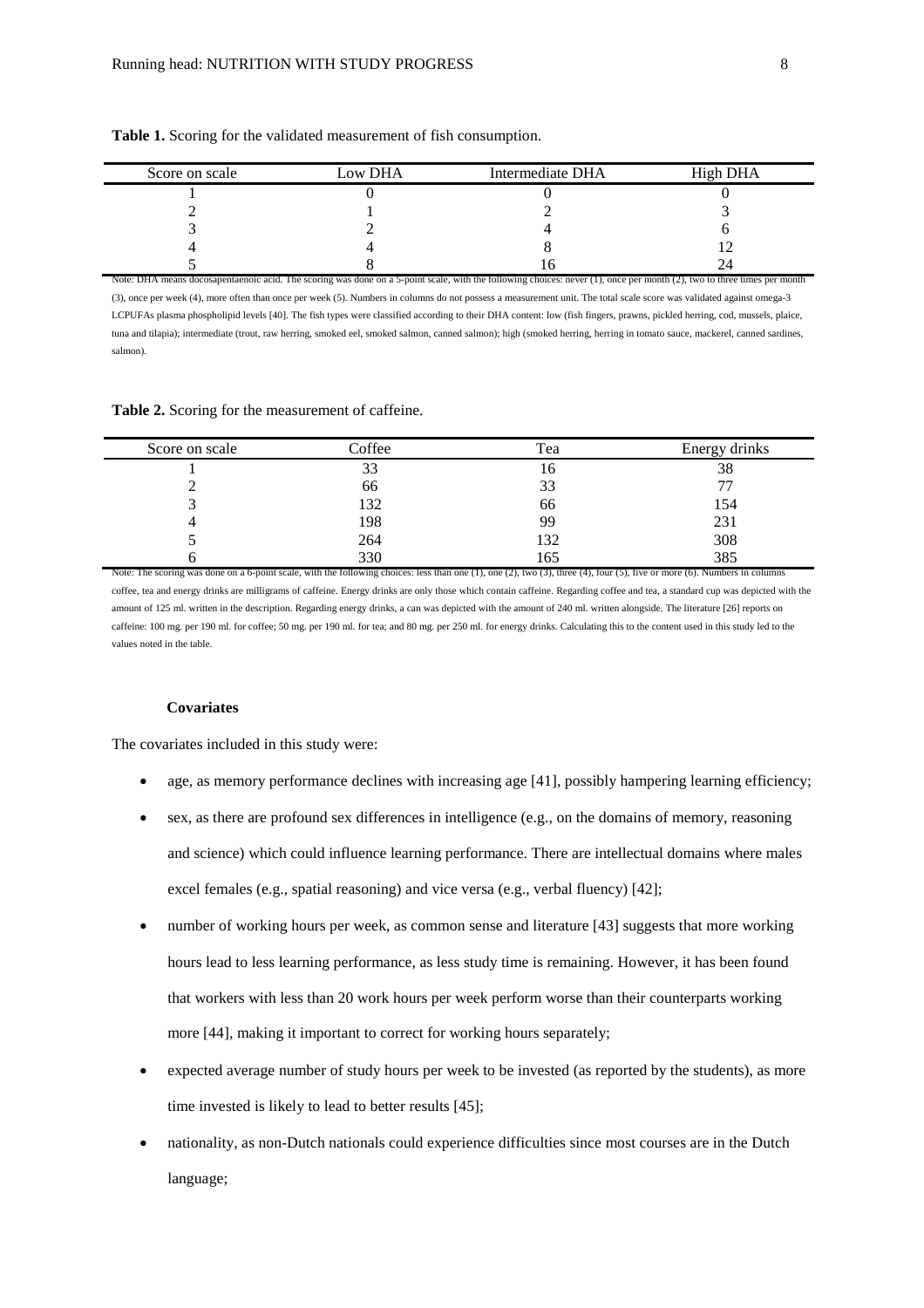- native language, as non-Dutch speakers could have more difficulties with the language.
- body mass index (computed from weight and height), as it is negatively associated with learning performance [46];
- level of education (ordinal variable with eight levels), as previous level of education has been found to be a significant predictor of academic success for DE students [45];
- computer abilities (measured via a self-developed questionnaire mapping attitude, confidence, and skills towards the use of a computer), as students use an electronic learning environment, which could be a disadvantage when being not very 'computer-adjusted'. The questionnaire used questions such as 'I'm able to solve problems when I encounter them during computer use', 'I feel confident when using new computer programs', 'Computers give me an uneasy and confused feeling' for the subscales skills, confidence, and attitude, respectively;
- study motive (personal or professional), as intrinsic motivation is a better motivator for learning than external triggers [47]. Students could choose one study motive out of seven options (i.e.: 'I want to better fulfill my current function', 'I want to enhance my chances for a (new) job', 'I think studying is a good form of recreational activity', 'I want to develop my (intellectual) capacities', 'I want to operate better on a societal or managerial level', 'I want to know more about the issue or phenomenon addressed in this course', 'I want to move forward in the relevant scientific field') or could fill in their study motive themselves. Option 1, 2, and 5 were rescored as a personal motive while option 3, 4, 6, and 7 were rescored as a professional motive. All manually entered motives were individually inspected and rescored;
- study goal (expected number of completed modules after 6 months), provides a clear estimation of the expectation and hence the intention of the learning performance to be made;
- alcohol consumption, as it has been found to influence learning performance [48];
- life satisfaction, investigated using the satisfaction with life questionnaire [49], as more satisfaction is synergistic with better learning [50]. A version of the original article in which the questionnaire is published along with validity and reliability measures is publicly available [\(http://internal.psychology.illinois.edu/~ediener/SWLS.html\)](http://internal.psychology.illinois.edu/%7Eediener/SWLS.html).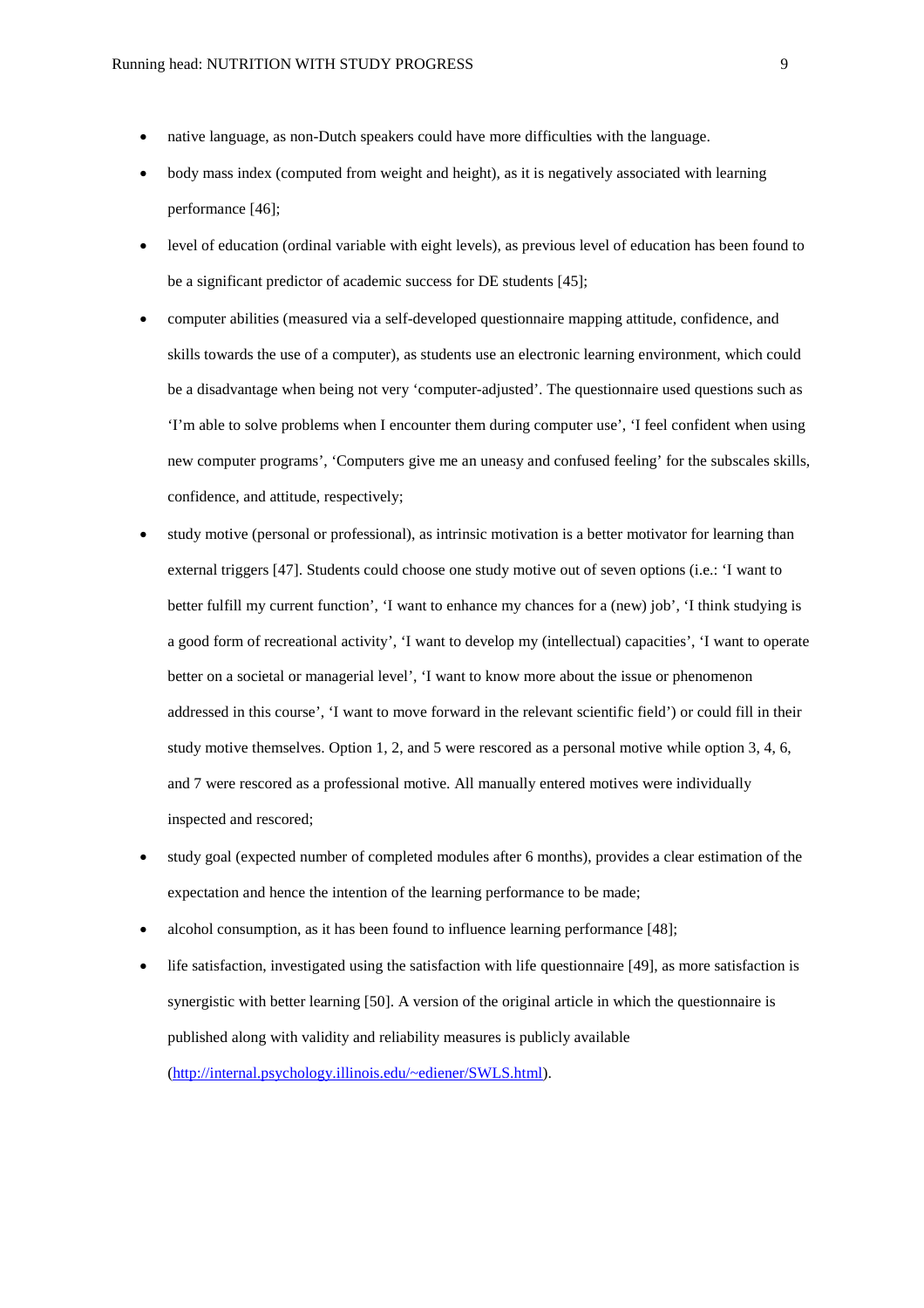#### **Statistical analyses**

As expected, the data on the dependent measure (i.e., study progress) revealed a negative binomial distribution. Because the current study concerns part-time DE, it was expected that most students would attain an average of 2 to 3 modules per year (i.e., based on data from internal year reports). Students either completed no course at all, or, had completed one, two, three or four courses. The distribution of the dependent variable was highly skewed and resembled a negative binomial distribution.

Therefore, a negative binomial generalized linear regression was conducted (i.e., using the GENLIN command in SPSS). A *P*-value below .05 was considered to be significant. A covariate model was built including all covariates, after which non-significant predictors were excluded following a backward stepwise method, yielding model A. Then, model B was tested by adding the nutritional measures (i.e., breakfast, fish, and caffeine consumption) to model A. All analyses were performed with SPSS (version 20; SPSS Inc., Chicago, IL, USA).

## **Results**

# **Dataset compilation**

The original dataset contained 2842 cases. Participants were excluded if they: (1) did not attempt an exam (1236 cases); (2) did not complete the survey (416 cases); (2) did not participate within 9 weeks (32 cases); or (3) made a remark at the end of the survey that led to exclusion (1 case). After excluding mentioned cases, a total of 1157 people were included in the analyses.

#### **Descriptives**

Table 3 provides the descriptives for the variables measured. The assumption of no multicollinearity was met as the correlations between all predictors were low (i.e., below .4). This was also indicated by high tolerances (i.e., above .7) [51]. All predictors (i.e., covariates and independent variables) were included in the evaluation of this assumption.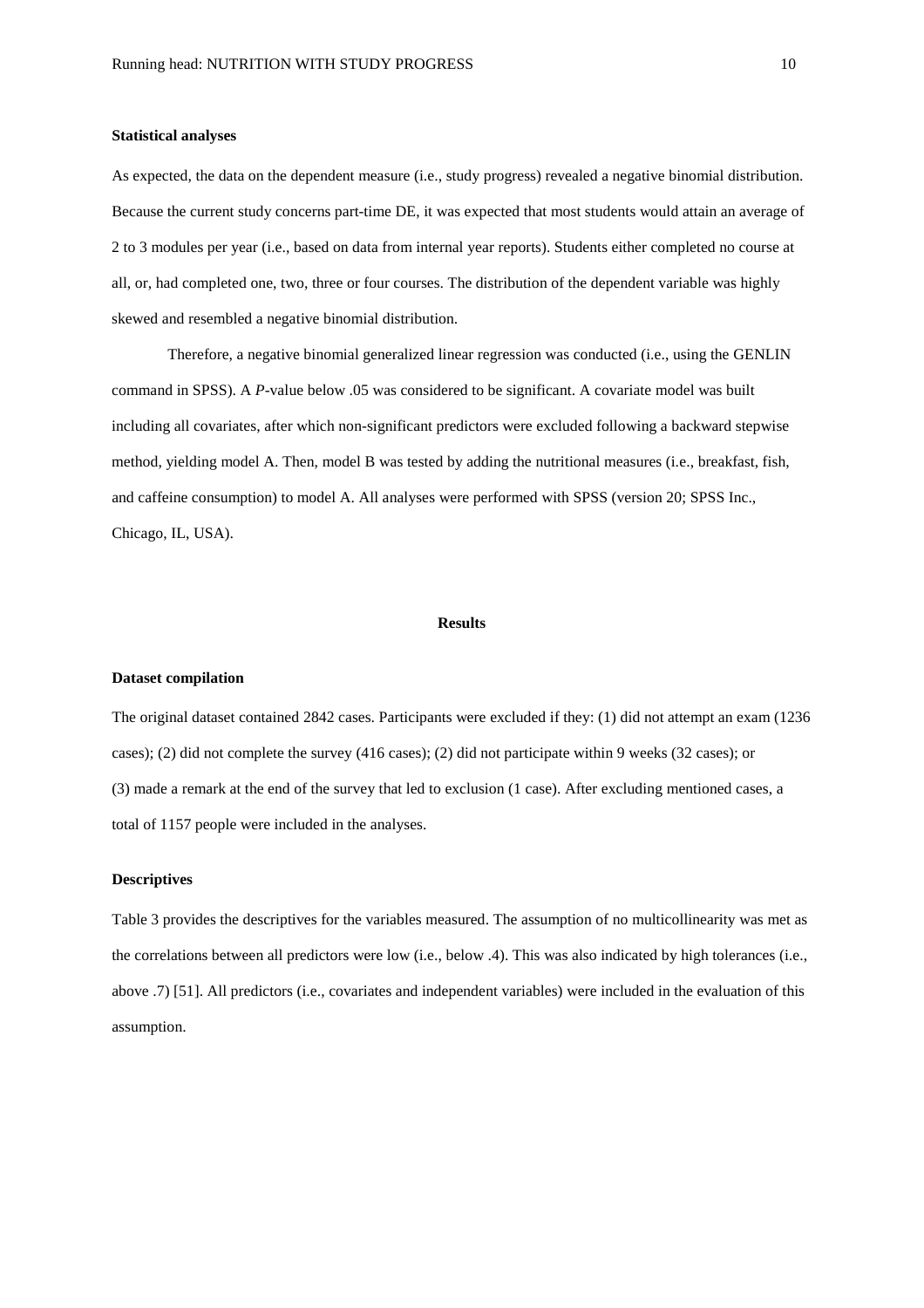**Table 3.** Descriptives of all included variables

| Variable (measured at interval level)                                                                                               | Mean          | SD         |
|-------------------------------------------------------------------------------------------------------------------------------------|---------------|------------|
| Study progress (successfully completed modules in 14 months)                                                                        | 2.5           | 2.6        |
| Total work hours per week                                                                                                           | 25.8          | 16.0       |
| Expected study hours per week                                                                                                       | 13.4          | 7.6        |
| Age (years)                                                                                                                         | 35.8          | 11.1       |
| Educational level $($ ordinal $)$ <sup>1</sup>                                                                                      | 5.9           | 1.4        |
| Body mass index $(kg/m^2)$                                                                                                          | 23.8          | 4.0        |
| Computer abilities (scale score)                                                                                                    | 42.8          | 5.8        |
| Expected number of attained modules                                                                                                 | 2.2           | 2.3        |
| Total weekly alcohol consumption (standard glasses)                                                                                 | 3.5           | 5.5        |
| Life satisfaction (scale score)                                                                                                     | 25.3          | 5.5        |
| Caffeine (mg/day)                                                                                                                   | 201.4         | 125.4      |
| Fish consumption (scale score, higher means more consumption)                                                                       | 9.7           | 8.2        |
| Breakfast consumption (days/week)                                                                                                   | 6.2           | 1.8        |
| Variable (measured at nominal level)                                                                                                | <b>Number</b> | Percentage |
| <b>Sex</b>                                                                                                                          |               |            |
| Female                                                                                                                              | 730           | 63.1       |
| Nationality                                                                                                                         |               |            |
| Dutch                                                                                                                               | 1041          | 90.0       |
| Native language                                                                                                                     |               |            |
| Dutch                                                                                                                               | 1096          | 94.7       |
| Study motive                                                                                                                        |               |            |
| Personal                                                                                                                            | 657           | 56.8       |
| Note: suffix 1: Educational level is measured on an eight-level scale, ranging from low general education to post-higher education. |               |            |

# **Multiple regression analyses**

Chi square comparisons revealed that model A (i.e., the covariate model) was better than the null model (i.e., an intercept only model). Comparison of model B (i.e., model A with the nutritional measures included) with model A revealed that model B did not fit the data better,  $\chi^2$  (3, N = 1155) = 3.287, p = .35. This means that adding the consumption of breakfast, fish, and caffeine to model A did not explain study progress better. Consumption of breakfast, fish, and caffeine were not predictive for study progress, as indicated by the number of successfully completed modules after 14 months (see Table 4).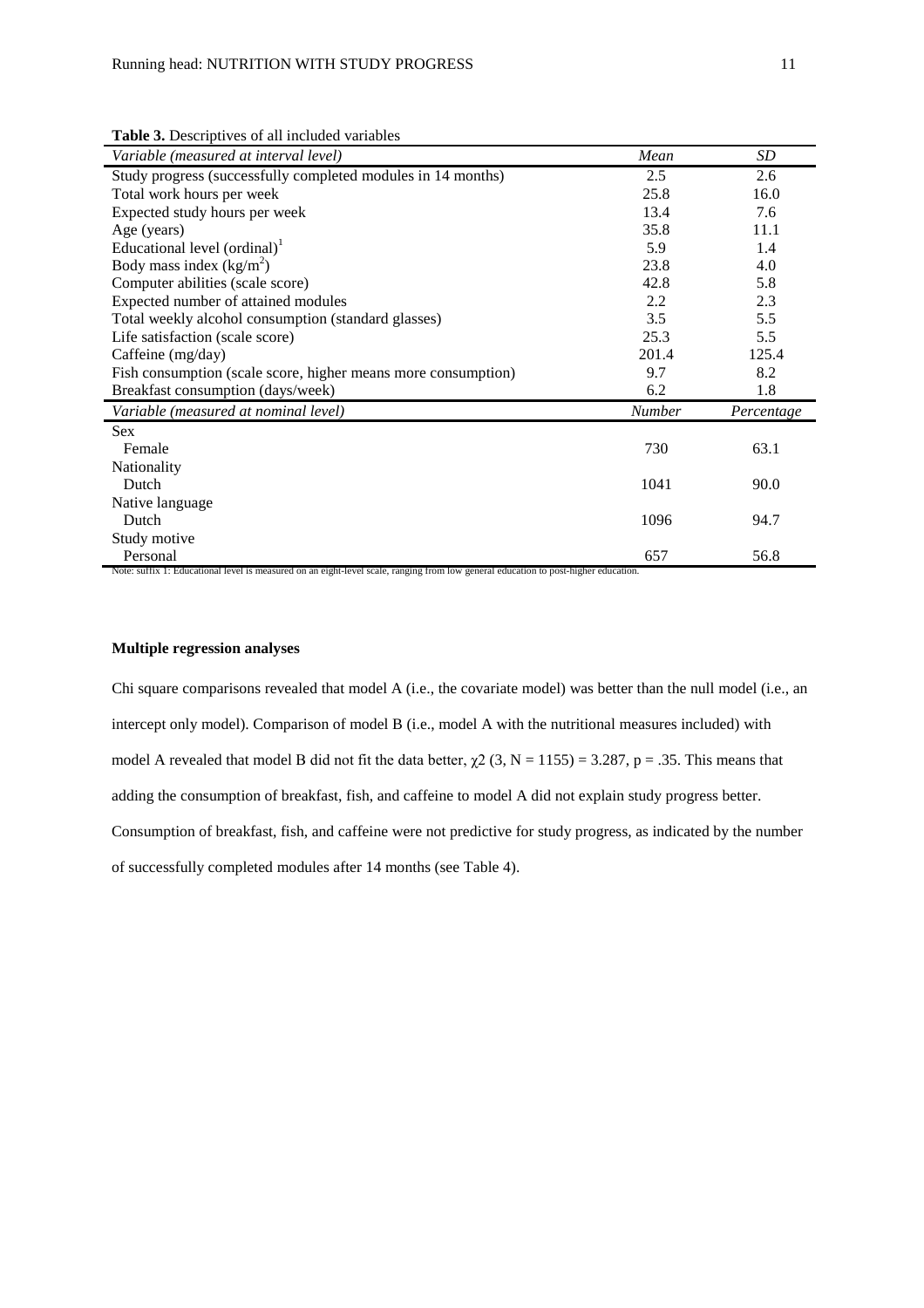| Predictor variable                                       | $\beta$ (standardized) | Significance<br>$(p-value)$ |
|----------------------------------------------------------|------------------------|-----------------------------|
| <i>Model A</i> $(\chi^2 = 91.530, df = 5, p < .001)$     |                        |                             |
| Expected study hours                                     | .118                   | ${<}001$                    |
| Expected number of completed modules after 6 months      | .153                   | ${<}001$                    |
| Alcohol consumption per week                             | .054                   | .041                        |
| Life satisfaction                                        | .091                   | .001                        |
| Native language <sup>1</sup>                             | .569                   | ${<}001$                    |
| <i>Model B</i> ( $\chi^2$ =94.817, df=8, <i>p</i> <.001) |                        |                             |
| Expected study hours                                     | .123                   | ${<}001$                    |
| Expected number of completed modules after 6 months      | .153                   | < 0.001                     |
| Alcohol consumption per week                             | .055                   | .041                        |
| Life satisfaction                                        | .093                   | < 0.001                     |
| Native language <sup>1</sup>                             | .550                   | ${<}001$                    |
| Caffeine consumption                                     | .033                   | .247                        |
| Fish consumption                                         | $-.036$                | .208                        |
| <b>Breakfast consumption</b>                             | .019                   | .501                        |

**Table 4.** Generalized linear regression (negative binomial) of Model A and Model B

#### **Discussion**

The aim of the study was to investigate the relation between the consumption of breakfast, fish and/or caffeine on the one hand and learning performance on the other in adults participating in DE. Analyses revealed that the consumption of breakfast, fish and, caffeine were not related with learning performance. This means that neither the consumption of breakfast, nor fish nor caffeine predicts the number of successfully completed modules after 14 months of studying. These results are important as the preference for DE is increasing in adults because of the flexibility it offers and because lifelong learning is important nowadays, resulting from the need for knowledge development in society and lengthening of employment age. Research in traditional education focuses on these nutritional measures. However, no research so far was focused on these relations in DE. We discuss the results for each nutritional measure separately.

In line with our hypothesis, breakfast consumption appeared to be unrelated to learning performance. This means that the number of days per week that a student eats breakfast is not predictive for learning performance. DE provides the students with the liberty to study whenever they want. As stated earlier, most students study in the evening during weekdays, likely resulting from work and family responsibilities. As such, direct effects of breakfast consumption will not influence their learning performance. Only the consumption of breakfast was measured in the current study, not the content of breakfast. It could be that, depending on the content, breakfast has a relation with learning performance. However, it is doubtful whether certain breakfasts have a generalizable effect on learning as there seems to be no general recipe for breakfast [52].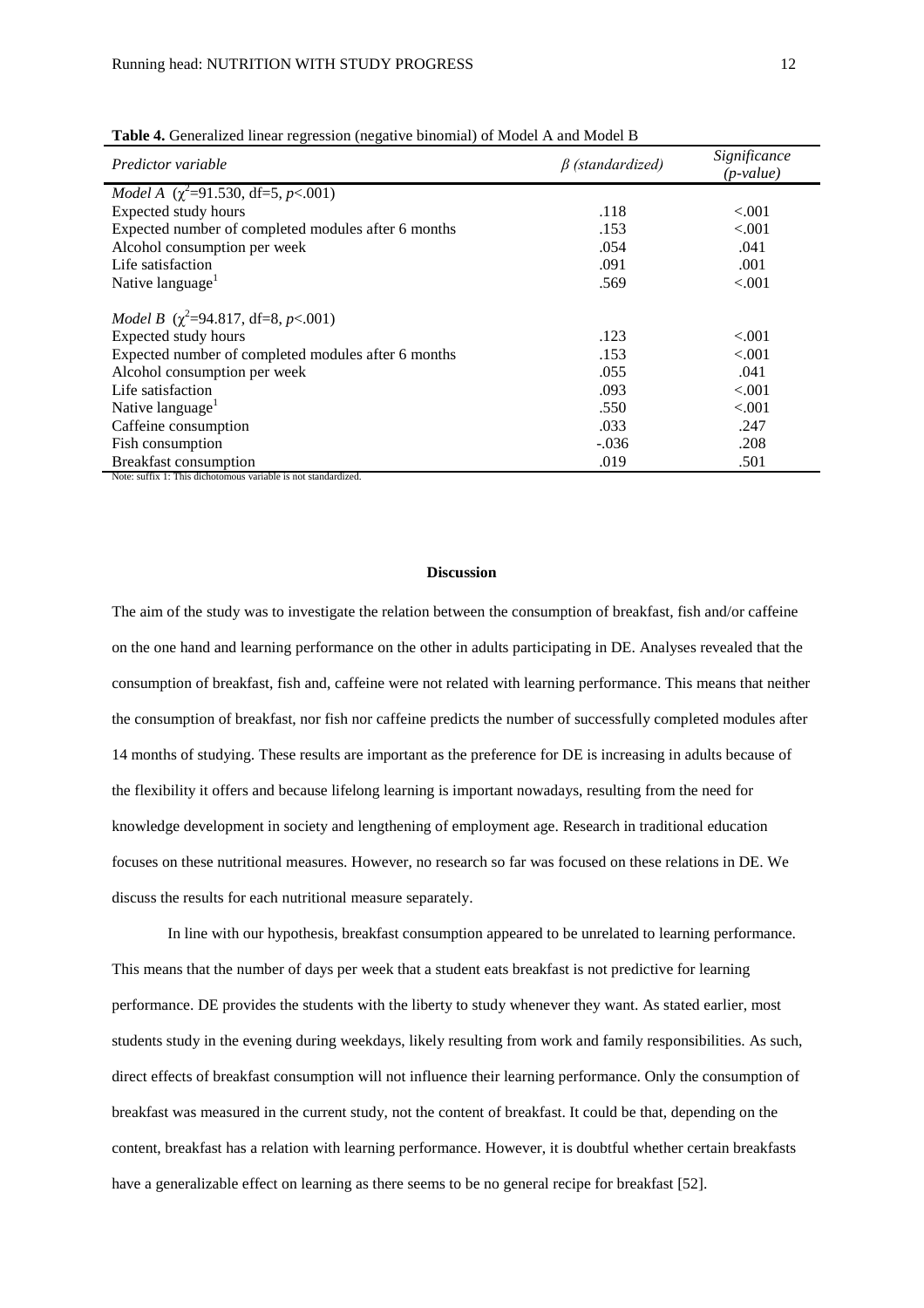Fish consumption proved to be unrelated to learning performance following the analyses, in line with our hypothesis. This means that the consumption of fish – and hereby the resulting levels of n-3 LCPUFAs – is not predictive for learning performance in adults participating in DE. As discussed before, research regarding the relation between fish consumption and learning performance in young and middle-aged adults is scarce, making these results an important addition to the body of knowledge.

As hypothesized, the analyses show that the consumption of caffeine was not related to learning performance. The use of caffeine has been regarded beneficial for cognition [24–26], but detrimental for learning [34,53] most likely resulting from the mediating effects of sleep processes influenced by caffeine [32]. In addition, the benefits of caffeine on cognitive performance are disputed, considering the *withdrawal reversal* hypothesis. This makes the interpretation of the possible benefits or detriments of caffeine difficult. First, the results from the current study could simply mean that caffeine does not impair or support learning performance. Second, since most adults in the current study have work (i.e., often a fulltime job) and family responsibilities (i.e., children and a partner), they are likely to study in the evening (as confirmed by the data; more than 70% will study in the evening on week days). This could mean that a caffeinated drink could boost performance during studying in the evening, but that the disruption of the sleep process in the following night cancels possible benefits. Third, if the *withdrawal reversal* hypothesis was incorrect and cognitive benefits that translate to learning performance were following caffeine use, the caffeine consumers should have outperformed the nonusers. However, this is not the case, providing indirect evidence for the *withdrawal reversal* hypothesis.

The current study has multiple strengths. It is the first of its kind evaluating the relation between the consumption of breakfast, fish, and caffeine on the one hand and learning performance on the other in adults participating in DE. The nutritional measures are of interest in traditional education, but have not yet been investigated in another educational setting. A second aspect is that this study used a large sample providing high power and decreased the risk of contracting a type-1 error. Last, multiple possible confounders were controlled for, ruling out possible spurious relations.

Along with these strengths there are limitations to the current study. First, these results must be interpreted with caution as its observational design does not allow for causal inferences. The data collected for the independent variables are self-reported, which carries limitations such as social desirability, faulty reporting due to memory issues, and/or question interpretation. The measurements regarding the consumption of breakfast, fish, and caffeine reflect behavior around the start of the participants' study. Although dietary patterns are relatively stable throughout adulthood [54], it is not possible to rule out changes in dietary behavior over the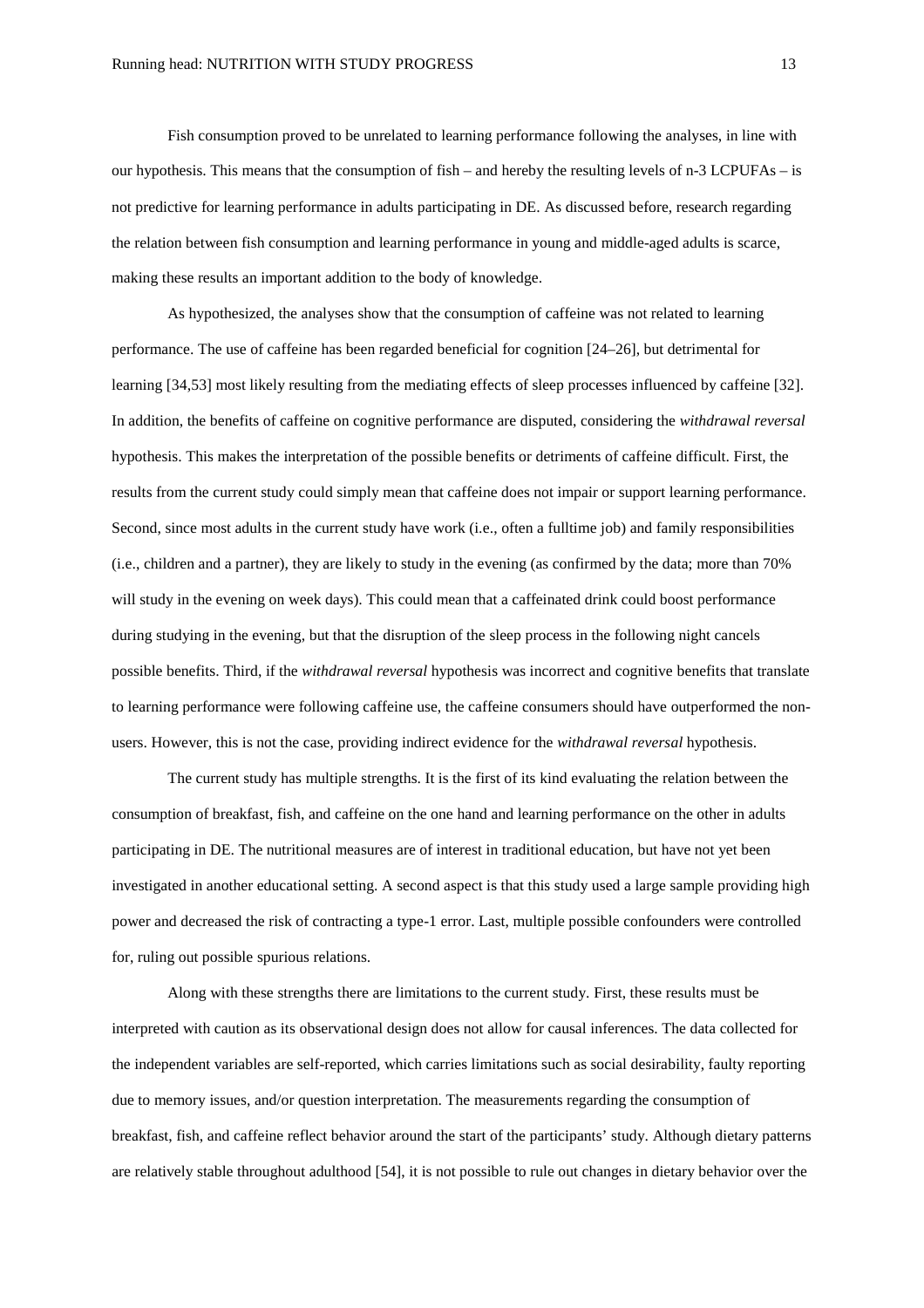time period that learning performance was measured. In order to expect beneficial effects in the brain following the consumption of breakfast, fish, and caffeine that translate into learning and the resulting learning performance, consistent and long-term intake is required. Breakfast consumption was solely measured asking participants how often they had breakfast. No definition for breakfast was given and no components were investigated. Fourth, study progress is a fairly large-grained measure, but the best one available to measure learning performance, as grades were not possible to use because a significant number of courses were evaluated with a pass/fail and not with a grade. Furthermore, comparing students based on achieved credits is most reliable considering the non-fixed and modular form of education given at the OUNL. However, it is likely that nutritional factors tend to have small relations with learning performance. Therefore, it could well be that this measurement of learning performance is too crude to register any relation. Last, considering their popularity in traditional education, we investigated these three nutritional measures in this study, though the nutritional palette is much more extensive. As stated earlier, the nutritional palette is much more extensive than just these three measures. Other nutritional measures are also known to possibly influence learning performance (e.g., macronutrient intake [55]). Therefore, it would be interesting to investigate other measures as well.

To evaluate whether the investigated relations are truly not apparent, dietary patterns must be measured repetitively to make sure intake of nutrients are stable. In case that relation would be apparent at that point, it is recommended that research focuses on the causality of the relations by using an experimental design and the evaluation of possible underlying mechanisms (e.g., sleep processes when it comes to caffeine). Last, it would be interesting to see whether other nutritional measures are related to learning performance in DE students.

#### **Conclusion**

To summarize, the present study showed that the consumption of breakfast, fish and caffeine did not predict learning performance in adults participating in DE. This study is important as it is the first to report on these relations in this specific age group and educational setting. DE is increasingly important due to the increased preference of students for this type of education because of the flexibility and the need for knowledge development in society and lengthening of employment age, demanding lifelong learning.

#### **The role of each author**

This study was mainly executed and written by Jérôme Gijselaers, the first author of this research paper. Renate de Groot and Paul Kirschner were at the time supervisors of Jérôme Gijselaers during his PhD project and guided him through the process of executing this study and helped him writing the research paper.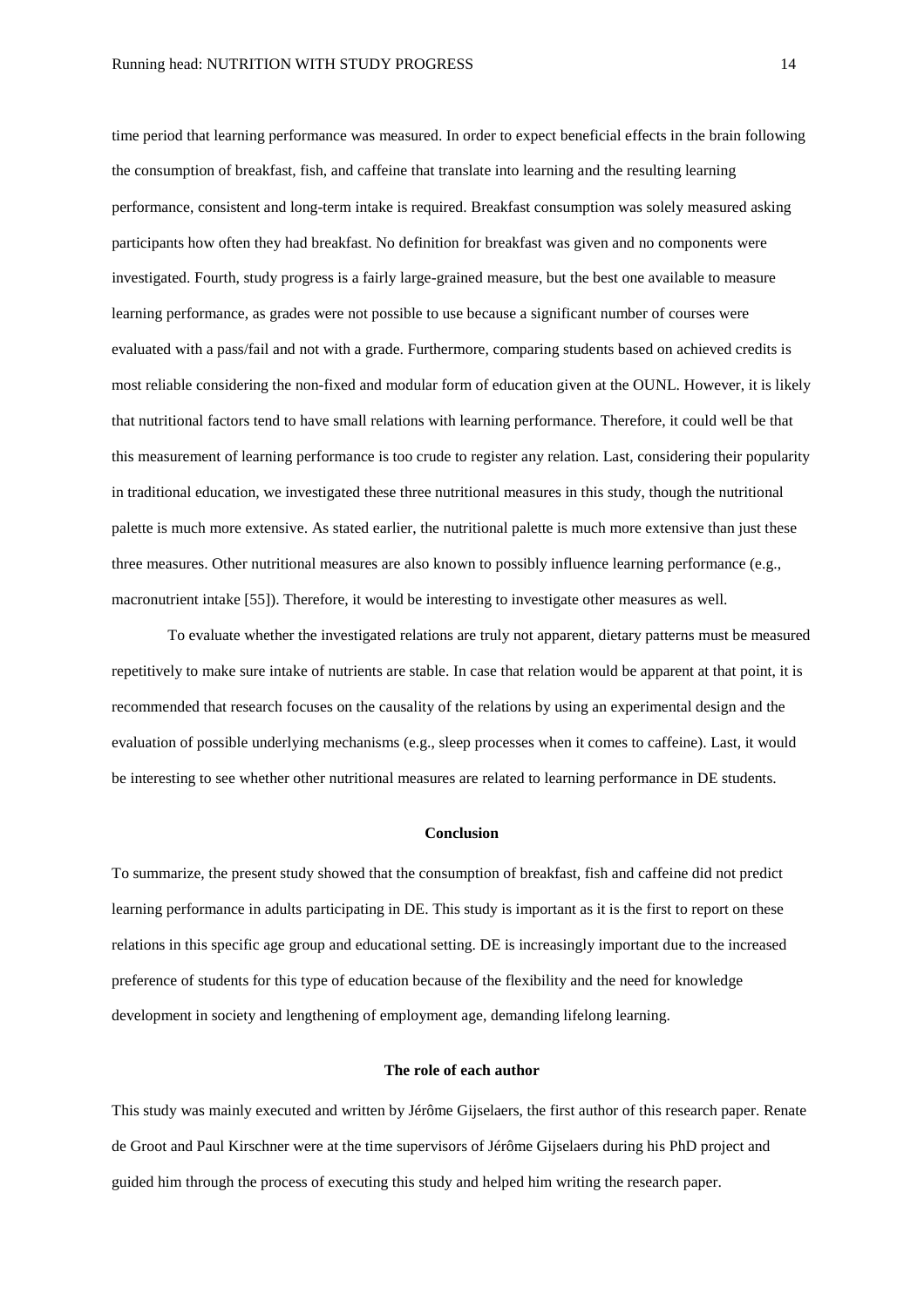# **Conflicts of interest**

The authors declare that there are no conflicts of interest.

#### **References**

- 1. Frensham L.J., Bryan J., Parletta N. (2012) Influences of micronutrient and omega-3 fatty acid supplementation on cognition, learning, and behavior: Methodological considerations and implications for children and adolescents in developed societies. Nutr Rev. 70, 594–610.
- 2. Centraal Bureau voor de Statistiek 2014. Prognose bevolking 2012-2060 [Internet]. http://www.cbs.nl/nl-NL/menu/themas/bevolking/cijfers/default.htm.
- 3. United Nations 2012 Population Ageing and Development 2012 [Internet]. http://www.un.org/esa/population.
- 4. Eurydice 2011 Adults in formal education: Policies and practices in europe [Internet]. http://eacea.ec.europa.eu/education/eurydice/thematic\_reports\_en.php.
- 5. Mullan B.A., Singh M. (2010) A systematic review of the quality, content, and context of breakfast consumption. Nutr Food Sci. 40, 81–114.
- 6. Pollitt E., Mathews R. (1998) Breakfast and cognition: An integrative summary. Am J Clin Nutr. 67, 804S – 813S.
- 7. Rampersaud G.C., Pereira M.A., Girard B.L., Adams J., Metzl J.D. (2005) Breakfast habits, nutritional status, body weight, and academic performance in children and adolescents. J Am Diet Assoc. 105, 743–60.
- 8. Mensink G.B.M., Fletcher R., Gurinovic M., Huybrechts I., Lafay L., Serra-Majem L., et al. (2013) Mapping low intake of micronutrients across Europe. Br J Nutr. 110, 755–73.
- 9. Croezen S., Visscher T.L.S., ter Bogt N.C.W., Veling M.L., Haveman-Nies A. (2009) Skipping breakfast, alcohol consumption and physical inactivity as risk factors for overweight and obesity in adolescents: results of the E-MOVO project. Eur J Clin Nutr. 63, 405–12.
- 10. Keski-Rahkonen A., Kaprio J., Rissanen A., Virkkunen M., Rose R.J. (2003) Breakfast skipping and health-compromising behaviors in adolescents and adults. Eur J Clin Nutr. 57, 842–53.
- 11. Gómez-Pinilla F. (2008) Brain foods: The effects of nutrients on brain function. Nat Rev Neurosci. Nature Publishing Group; 9, 568–78.
- 12. van Praag H. (2009) Exercise and the brain: Something to chew on. Trends Neurosci. 32, 283–90.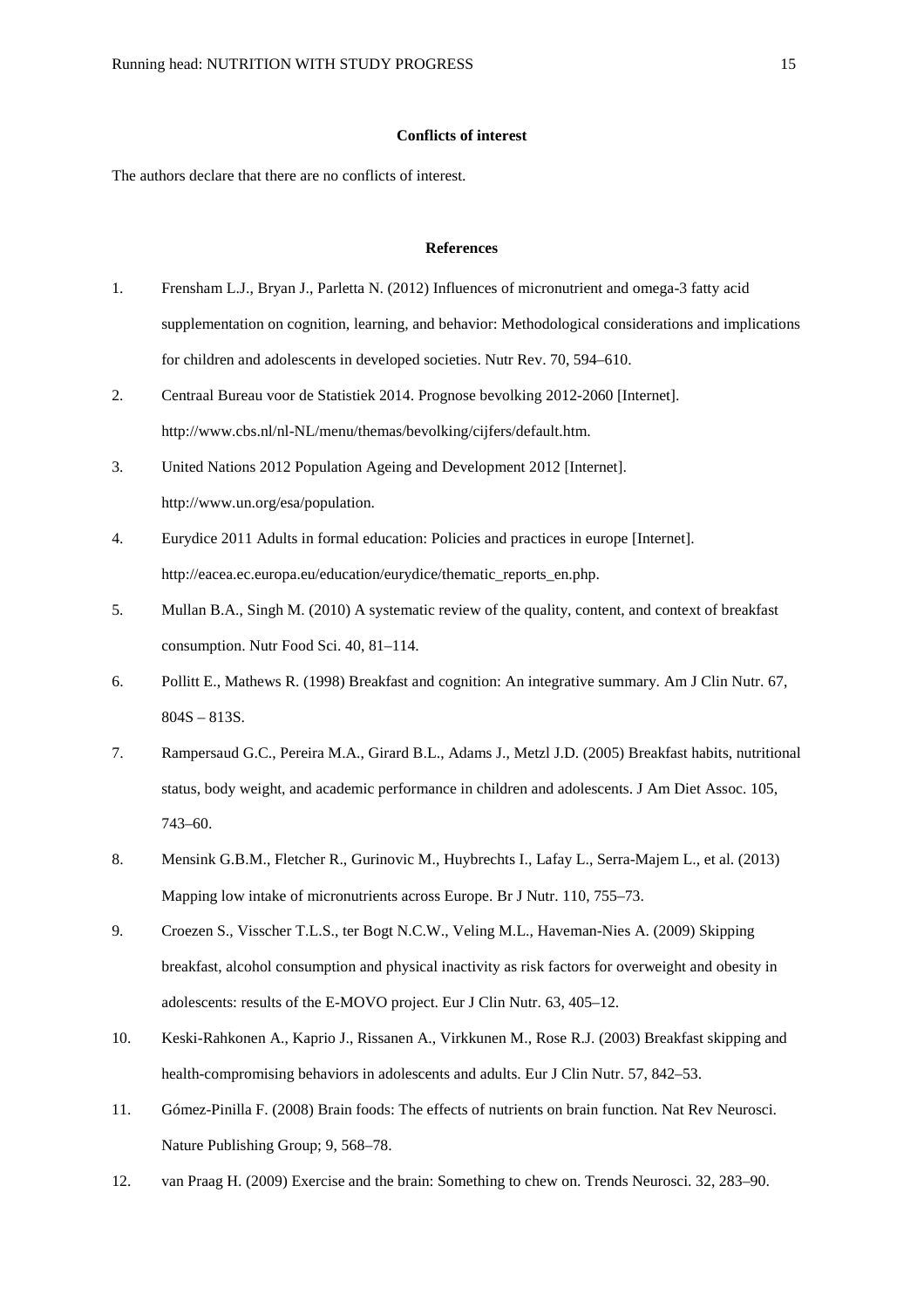- 13. Gómez-Pinilla F. (2008) Brain foods: The effects of nutrients on brain function. Nat Rev Neurosci. Nature Publishing Group; 9, 568–78.
- 14. Stonehouse W. (2014) Does consumption of LC omega-3 PUFA enhance cognitive performance in healthy school-aged children and throughout adulthood? Evidence from clinical trials. Nutrients. 6, 2730–58.
- 15. Phillips M.A., Childs C.E., Calder P.C., Rogers P.J. (2012) Lower omega-3 fatty acid intake and status are associated with poorer cognitive function in older age: A comparison of individuals with and without cognitive impairment and Alzheimer's disease. Nutr Neurosci. 15, 271–7.
- 16. Luchtman D.W., Song C. (2013) Cognitive enhancement by omega-3 fatty acids from child-hood to old age: Findings from animal and clinical studies. Neuropharmacology. Elsevier Ltd; 64, 550–65.
- 17. McCann J.C., Ames B.N. (2005) Is docosahexaenoic acid, an n-3 long-chain polyunsaturated fatty acid, required for development of normal brain function? An overview of evidence from cognitive and behavioral tests in humans and animals. Am J Clin Nutr. 82, 281–95.
- 18. Tan M.L., Ho J.J., Teh K.H. (2012) Polyunsaturated fatty acids (PUFAs) for children with specific learning disorders. Cochrane database Syst Rev. 12, CD009398.
- 19. Sydenham E., Dangour A.D., Lim W.-S. (2012) Omega 3 fatty acid for the prevention of cognitive decline and dementia. Cochrane database Syst Rev. 6, CD005379.
- 20. Mazereeuw G., Lanctôt K.L., Chau S.A., Swardfager W., Herrmann N. (2012) Effects of omega-3 fatty acids on cognitive performance: a meta-analysis. Neurobiol Aging. 33, 1482.e17–1482.e29.
- 21. Yurko-Mauro K., Alexander D.D., Van Elswyk M.E. (2015) Docosahexaenoic Acid and Adult Memory: A Systematic Review and Meta-Analysis. PLoS One. 10, e0120391.
- 22. Karr J.E., Alexander J.E., Winningham R.G. (2011) Omega-3 polyunsaturated fatty acids and cognition throughout the lifespan: A review. Nutr Neurosci. 14, 216–25.
- 23. Nehlig A., Daval J.L., Debry G. (1992) Caffeine and the central nervous system: Mechanisms of action, biochemical, metabolic and psychostimulant effects. Brain Res Rev. 17, 139–69.
- 24. Hameleers P.A.H.M., Van Boxtel M.P.J., Hogervorst E., Riedel W.J., Houx P.J., Buntinx F., et al. (2000) Habitual caffeine consumption and its relation to memory, attention, planning capacity and psychomotor performance across multiple age groups. Hum Psychopharmacol. 15, 573–81.
- 25. Owen G.N., Parnell H., De Bruin E.A., Rycroft J.A. (2008) The combined effects of L-theanine and caffeine on cognitive performance and mood. Nutr Neurosci. 11, 193–8.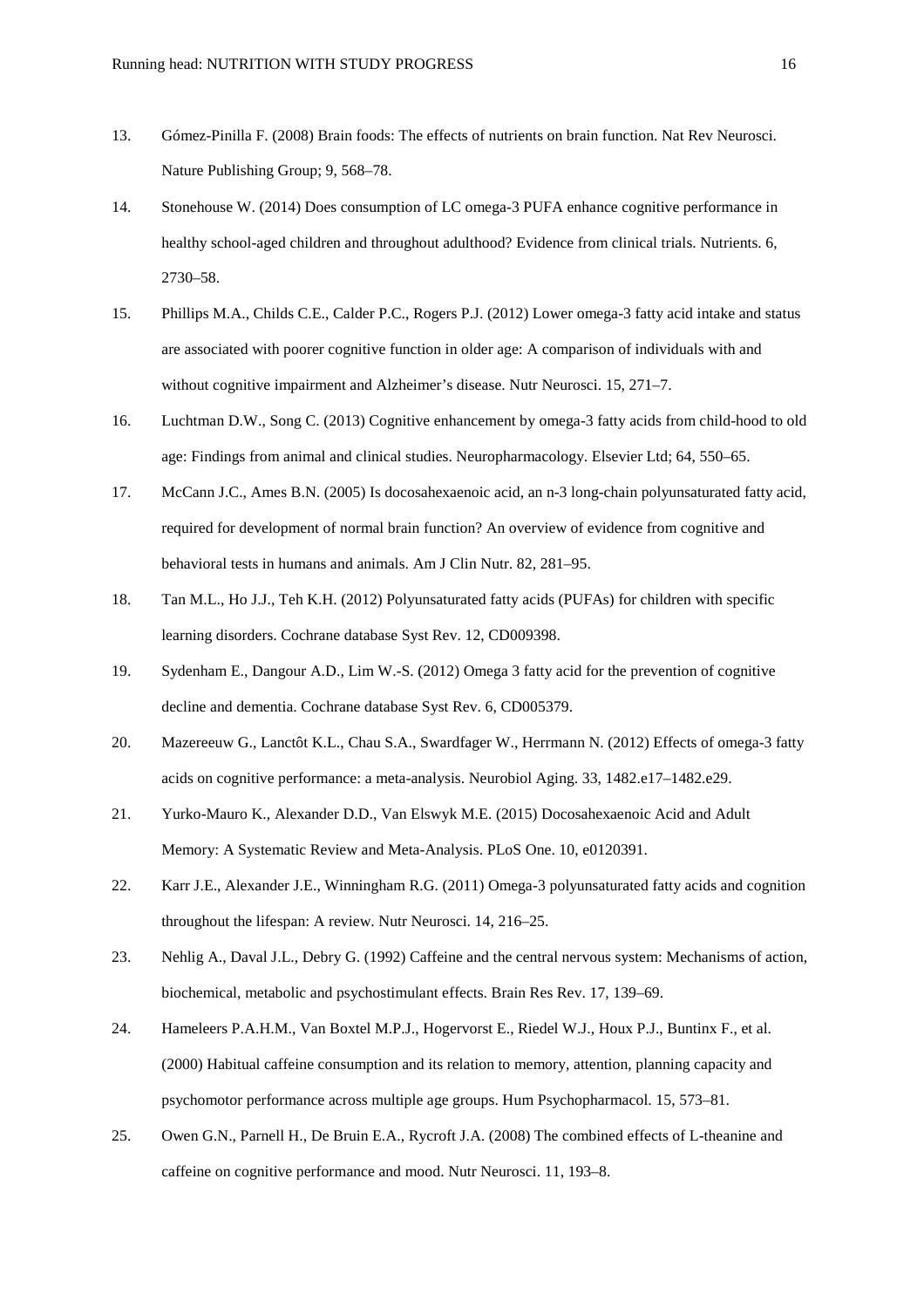- 26. Ruxton C.H.S. (2008) The impact of caffeine on mood, cognitive function, performance and hydration: A review of benefits and risks. Nutr Bull. 33, 15–25.
- 27. Rogers P.J. (2007) Caffeine, mood and mental performance in everyday life. Nutr Bull. 32, 84–9.
- 28. Smit H.J., Cotton J.R., Hughes S.C., Rogers P.J. (2004) Mood and cognitive performance effects of "energy" drink constituents: Caffeine, glucose and carbonation. Nutr Neurosci. 7, 127–39.
- 29. Smith A.P., Christopher G., Sutherland D. (2006) Effects of caffeine in overnight-withdrawn consumers and non-consumers. Nutr Neurosci. 9, 63–71.
- 30. Rogers P.J. (2014) Caffeine and alertness: In defense of withdrawal reversal. J Caffeine Res. 4, 3–8.
- 31. Magill R.A., Waters W.F., Bray G.A., Volaufova J., Smith S.R., Lieberman H.R., et al. (2003) Effects of tyrosine, phentermine, caffeine D-amphetamine, and placebo on cognitive and motor performance deficits during sleep deprivation. Nutr Neurosci. 6, 237–46.
- 32. James J.E., Kristjánsson A.L., Sigfúsdóttir I.D. (2011) Adolescent substance use, sleep, and academic achievement: Evidence of harm due to caffeine. J Adolesc. Elsevier Ltd; 34, 665–73.
- 33. Owens J.A., Mindell J., Baylor A. (2014) Effect of energy drink and caffeinated beverage consumption on sleep, mood, and performance in children and adolescents. Nutr Rev. 72, 65–71.
- 34. Owens J. (2014) Insufficient sleep in adolescents and young adults: An update on causes and consequences. Pediatrics. 134, e921–32.
- 35. James J.E., Rogers P.J. (2005) Effects of caffeine on performance and mood: Withdrawal reversal is the most plausible explanation. Psychopharmacology (Berl). 182, 1–8.
- 36. Neroni J., Gijselaers H.J.M., Kirschner P.A., de Groot R.H.M. (2015) The Adult Learning Open University Determinants (ALOUD) study: Biological and psychological factors associated with learning performance in adult distance education. Br J Educ Technol. 46, 953–60.
- 37. Moerkerke G. Trends in student population and curriculum design for the Open University of the Netherlands.
- 38. LimeSurvey Project Team / Carsten Schmitz 2012. LimeSurvey: An Open Source survey tool [Internet]. http://www.limesurvey.org. Germany: LimeSurvey Project Hamburg;
- 39. Cho S., Dietrich M., Brown C.J.P., Clark C. a, Block G. (2003) The effect of breakfast type on total daily energy intake and body mass index: results from the Third National Health and Nutrition Examination Survey (NHANES III). J Am Coll Nutr. 22, 296–302.
- 40. de Groot R.H.M., van Boxtel M.P.J., Schiepers O.J.G., Hornstra G., Jolles J. (2009) Age dependence of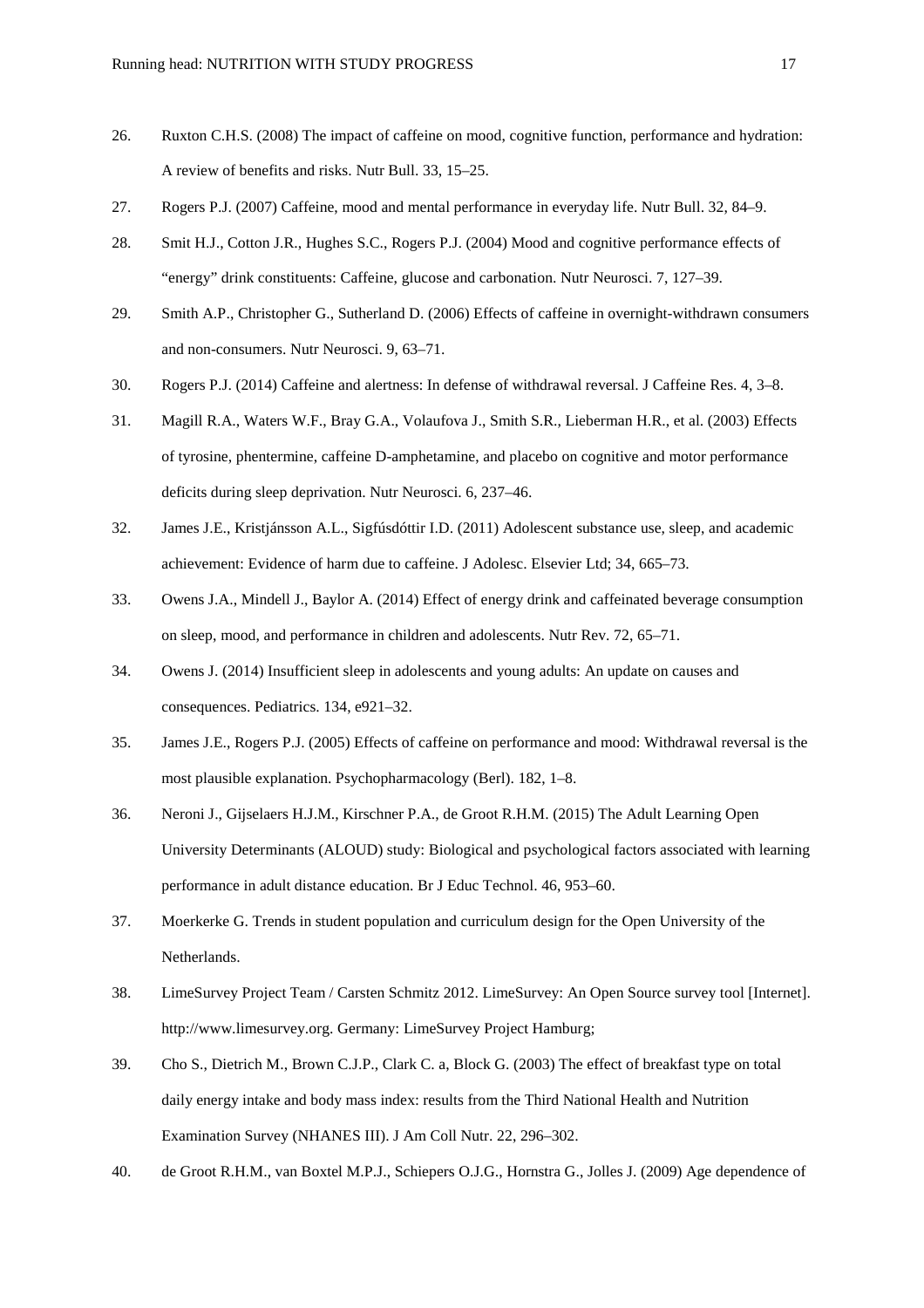plasma phospholipid fatty acid levels: Potential role of linoleic acid in the age-associated increase in docosahexaenoic acid and eicosapentaenoic acid concentrations. Br J Nutr. 102, 1058–64.

- 41. Grady C.L., Craik F.I. (2000) Changes in memory processing with age. Curr Opin Neurobiol. 10, 224– 31.
- 42. Halpern D.F. (1997) Sex differences in intelligence: Implications for education. Am Psychol. 52, 1091– 102.
- 43. Eppler M.A., Harju B.L. (1997) Achievement motivation goals in relation to academic performance in traditional and nontraditional college students. Res High Educ. 38, 557–73.
- 44. Taplin M., Jegede O. (2001) Gender differences in factors influencing achievement of distance education students. Open Learn J Open Distance Learn. 16, 133–54.
- 45. Bernt F.M., Bugbee A.C. (1993) Study practices and attitudes related to academic success in a distance learning programme. Distance Educ. 14, 97–112.
- 46. Crosnoe R., Muller C. (2004) Body mass index, academic achievement, and school context: Examining the educational experiences of adolescents at risk of obesity. J Health Soc Behav. 45, 393–407.
- 47. Ryan R.M., Deci E.L. (2000) Self-determination theory and the facilitation of intrinsic motivation, social development, and well-being. Am Psychol. 55, 68–78.
- 48. Singleton R.A., Wolfson A.R. (2009) Alcohol consumption, sleep, and academic performance among college students. J Stud Alcohol Drugs. 70, 355–63.
- 49. Diener E., Emmons R.A., Larsen R.J., Griffin S. (1985) The satisfaction with life scale. J Pers Assess. 49, 71–5.
- 50. Seligman M.E.P., Ernst R.M., Gillham J., Reivich K., Linkins M. (2009) Positive education: Positive psychology and classroom interventions. Oxford Rev Educ. 35, 293–311.
- 51. Field A. 2009. Discovering statistics using SPSS: And sex and drugs and rock "n" rollThird edit. London: Sage;
- 52. Zilberter T., Zilberter E.Y. (2013) Breakfast and cognition: Sixteen effects in nine populations, no single recipe. Front Hum Neurosci. 7, 631.
- 53. Diamond A. (2013) Executive functions. Annu Rev Psychol. 64, 135–68.
- 54. Mikkilä V., Räsänen L., Raitakari O.T., Pietinen P., Viikari J. (2005) Consistent dietary patterns identified from childhood to adulthood: The cardiovascular risk in young Finns study. Br J Nutr. 93, 923–31.